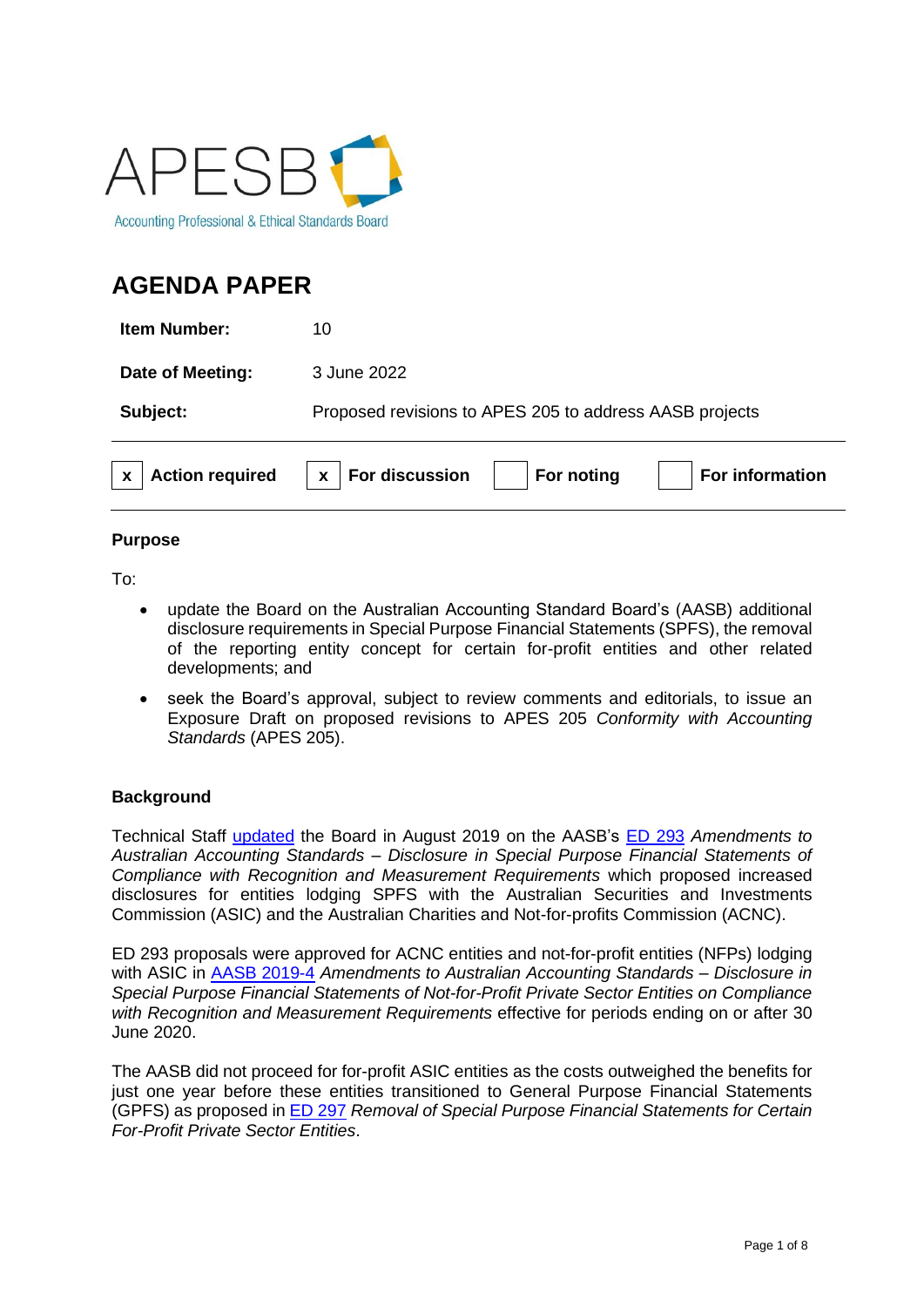ED 297 proposals were finalised in March 2020 in [AASB 2020-2](https://www.aasb.gov.au/admin/file/content105/c9/AASB_2020-2_03-20.pdf) *Amendments to Australian Accounting Standards – Removal of Special Purpose Financial Statements for Certain For-*Profit Private Sector Entities<sup>1</sup>, which prevents SPFS from 2022 onwards for for-profit private sector entities required by:

- legislation to comply with Australian Accounting Standards (AAS) or accounting standards<sup>2</sup>; or
- their constituting document (or another document) to comply with AAS where the relevant document was created or amended on or after 1 July 2021.<sup>3</sup>

AASB issued [ED 302](https://www.aasb.gov.au/admin/file/content105/c9/ACCED302_06-20.pdf) *Amendments to Australian Accounting Standards – Disclosures in Special Purpose Financial Statements of Certain For-Profit Private Sector Entities* in June 2020, proposing increased SPFS disclosures predominantly on compliance with recognition and measurement (R&M) requirements of AAS of for-profit private sector entities required:

- by legislation to comply with either AAS or accounting standards for one period (2021) before these entities transitioned to GPFS under AASB 2020-2; or
- only by their constituting document (or another document) to comply with AAS, which was created or last amended before 1 July 2021.

Technical Staff's August 2020 [update](https://apesb.org.au/wp-content/uploads/2020/08/Agenda_Item_8_Proposed_submission_on_the_AASBs_ED_SPFS_Disclosures.pdf) to the Board included a draft submission on ED 302, which the Board approved. APESB's September 2020 [submission on ED 302](https://apesb.org.au/wp-content/uploads/2020/09/APESB_Submission_AASB_ED_302.pdf) recommended that the AASB reconsider the impact on affected entities, undertake research on whether existing requirements are deficient (i.e., APES 205), and exclude entities captured for one year whilst transitioning to GPFS.

The AASB decided in November 2020 to proceed with ED 302's proposals but to delay the effective date to align with AASB 2020-2 for annual periods beginning on or after 1 July 2021 and to exclude entities transitioning to GPFS under AASB 2020-2 [\(Action Alert\)](https://aasb.gov.au/admin/file/content102/c3/205-ActionAlert.pdf). An amending standard was expected in December 2020, which did not occur at that time.

# **Matters for Consideration**

Agenda Item 10(a) sets out a flowchart/decision tree on the impact of the AASB changes and the SPFS Disclosure Requirements.

# **1. The Reporting Entity Concept - Entities that can no longer prepare SPFS**

# 1.1 For-Profit Entities

The amendments made by AASB 2020-2 prevents for-profit private sector entities required by legislation to comply with AAS or accounting standards, or entities with constituting or other documents that require compliance with AAS created or amended after 1 July 2021 from preparing SPFS for periods beginning on or after 1 July 2021 onwards.

<sup>1</sup> [AASB2020-2\\_KeyFacts\\_03-20](https://www.aasb.gov.au/admin/file/content102/c3/AASB2020-2_KeyFacts_03-20.pdf)

<sup>2</sup> Such as under the *Corporations Act 2001* being large proprietary companies, unlisted public companies, small foreign-controlled companies, financial services licensees and small proprietary companies with crowd-sourced funding.

<sup>&</sup>lt;sup>3</sup> Such as private sector trusts, partnerships, self-managed superannuation funds and joint arrangements.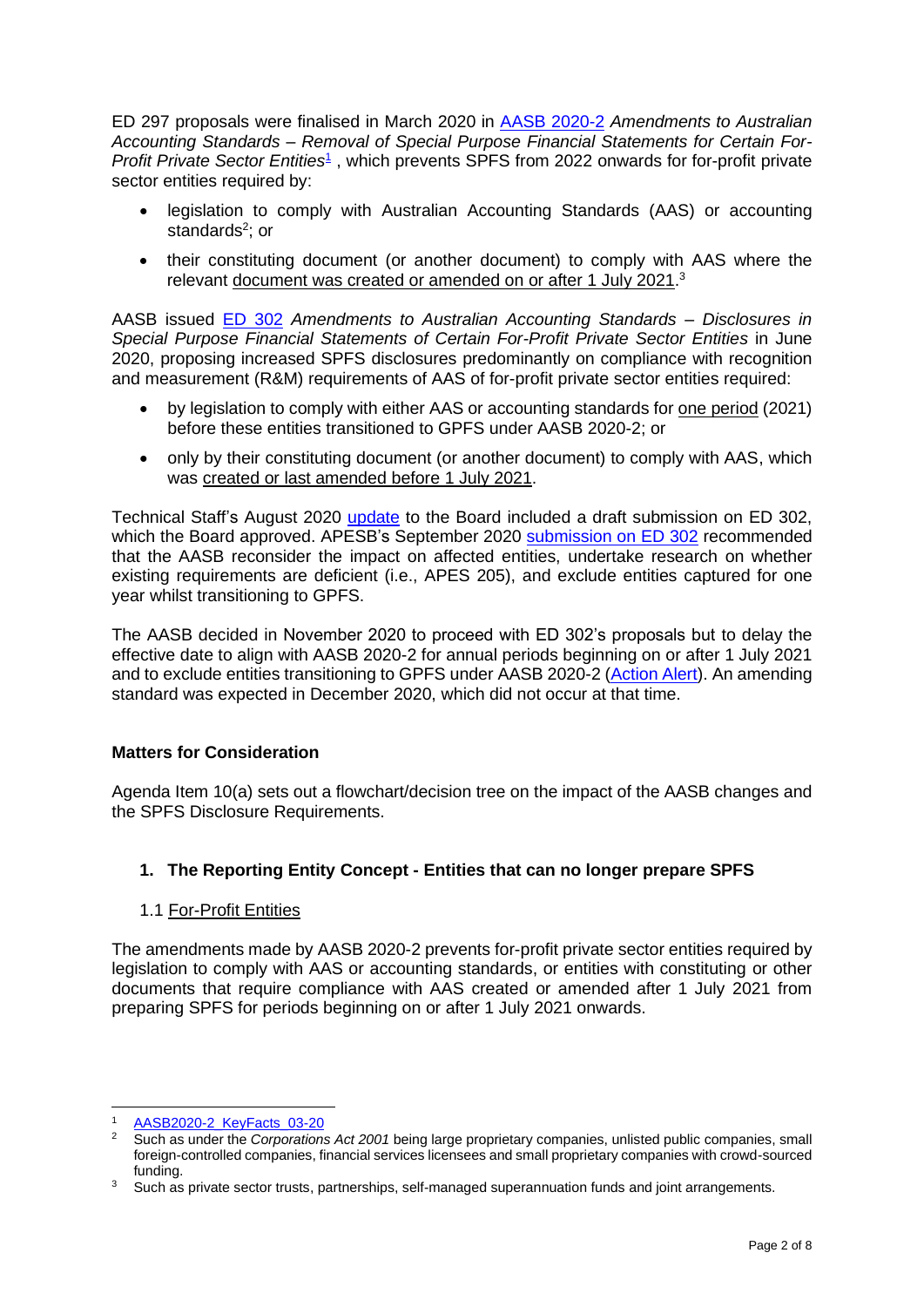#### *Statement of Accounting Concepts 1 and the Framework*

Statement of Accounting Concepts 1 *Definition of the Reporting Entity* (SAC 1) defines and explains the concept of the 'reporting entity' and establishes the minimum quality of financial reporting for such entities. The *Framework for the Preparation and Presentation of Financial Statements* (the Framework) sets out the concepts that underlie the preparation and presentation of financial statements for external users.

AASB 2020-2 amended SAC 1 and the Framework, so they cannot be applied by the above mentioned for-profit private sector entities, or for-profit (private or public sector) entities that elect to prepare GPFS and makes the *Conceptual Framework for Financial Reporting* applicable instead.

#### 1.2 NFPs

The removal of the reporting entity concept and SPFS does not affect NFPs at this stage. However, the AASB's NFP Private Sector Financial Reporting Framework project may prevent certain NFPs from preparing SPFS in the future. Jon Reid, Senior Technical Manager, is a member of the AASB's NFP Project Advisory Panel and will monitor the project's progress.

Irrespective, Technical Staff believe the proposed changes to APES 205 detailed below will remain effective should certain NFPs be prevented from preparing SPFS in the future.

#### 1.3 Proposed Changes to APES 205

To address the issue of the removal of the reporting entity concept for certain for-profit private sector entities, Technical Staff propose to amend APES 205 to include a footnote to the definition of Statement of Accounting Concepts 1 as follows:

*Statement of Accounting Concepts 1 and the assessment of whether an entity is a Reporting Entity does not apply to the types of entities set out in paragraph 2A of the Statement of Accounting Concepts 1.*

Technical Staff also propose to amend paragraph 4.1 of APES 205 to:

- delete, "and the *Framework for the Preparation and Presentation of Financial Statements*" as this does not aid the assessment of whether an entity is a Reporting Entity, but sets out the concepts that underlie the preparation and presentation of financial statements, and is now replaced by the *Conceptual Framework for Financial Reporting* where a for-profit (private or public sector) entity elects to prepare GPFS; and
- add the same footnote as proposed for the definition of Statement of Accounting Concepts 1.

# **2. Mandatory AASB SPFS Disclosures**

#### For-Profit Entities

The AASB confirmed at its February 2022 meeting to proceed with ED 302's proposals [\(Action](https://www.aasb.gov.au/media/yujjwb30/212-actionalert.pdf)  [Alert\)](https://www.aasb.gov.au/media/yujjwb30/212-actionalert.pdf). However, an [AASB Staff Paper](https://www.aasb.gov.au/media/epbeka3i/13-1_sp_spfs_disclosuresforprofitentities_m185_pp.pdf) notes the amending standard had not been finalised for a range of reasons, and with five new Board members, it would not be reasonable for them to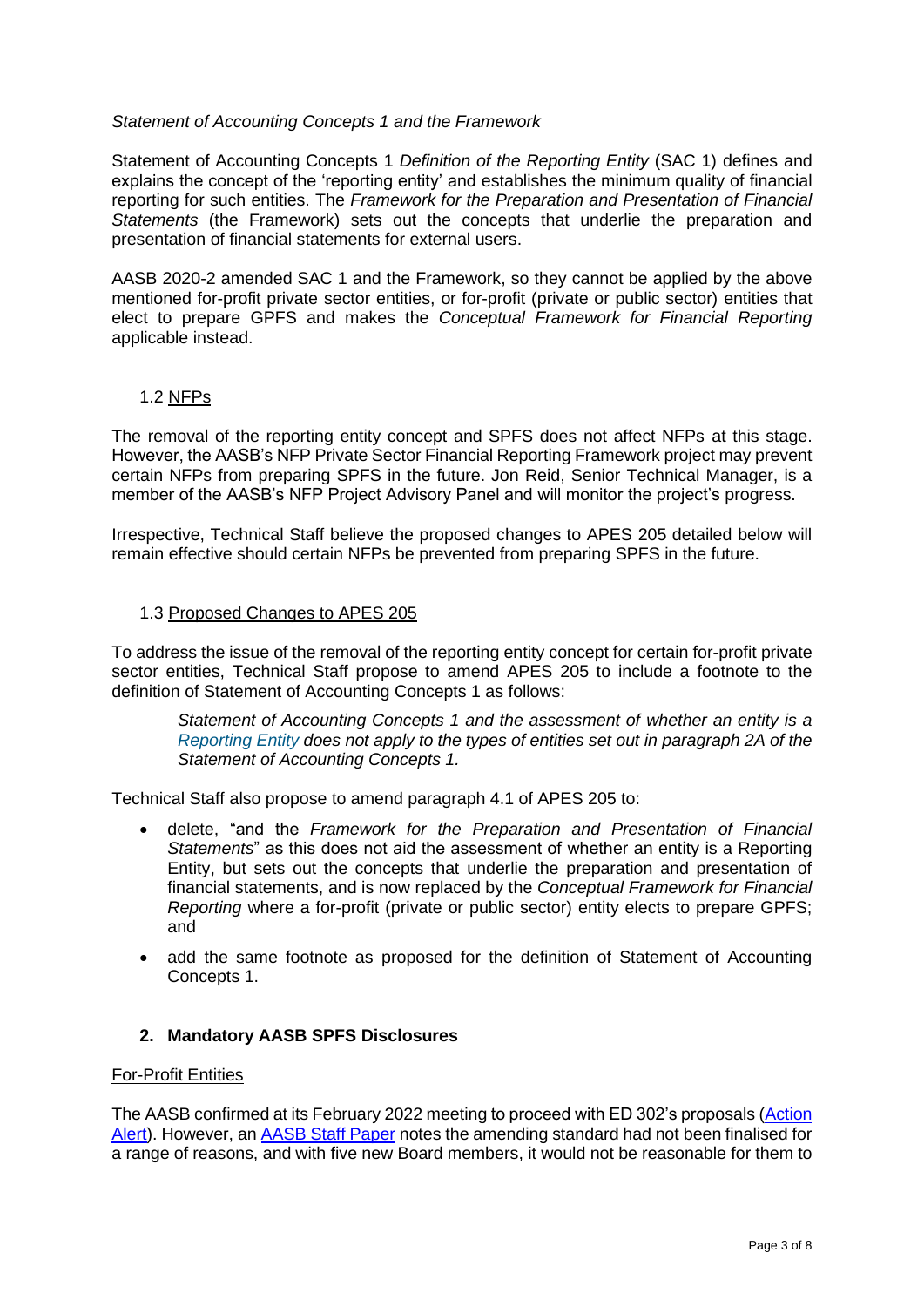vote on a final standard before providing background on the Board's previous November 2020 decision.

The Staff Paper notes some submissions on ED 302 were critical of the proposals' potential compliance costs and that the Board should consider the costs and benefits in accordance with the Office of Best Practice Regulation (OBPR) requirements. A separate [Agenda Paper](https://www.aasb.gov.au/media/itlln5rx/13-2_spfs_disclosuresris_prelimassess_m185_pp.pdf) provided a Preliminary Assessment for Regulatory Impact Statement Purposes.

A Pre-Ballot Draft was also presented, **AASB 2022-X** Amendments to Australian Accounting Standards – *Disclosures in Special Purpose Financial Statements of Certain For-Profit Private Sector Entities*. The amending standard is expected to be issued in June 2022, effective for annual periods ending on or after 30 June 2022.

AASB 2022-X impacts 2022 SPFS for-profit private sector entities required only by their constituting (or another) document to comply with AAS, which was created or last amended before 1 July 2021, providing minimal preparation time. The proposed SPFS disclosures are:

- the basis on which the decision to prepare SPFS was made;
- the material accounting policies applied, including changes in those policies;
- where the entity has interests in other entities disclose whether or not its subsidiaries and investments in associates or joint ventures have been consolidated or equity accounted consistent with AAS, and if not, disclose that fact and the reasons why;
- for each material accounting policy applied and disclosed that does not comply with all the R&M requirements in AAS (except for consolidation and equity accounting), disclose an indication of how it does not comply;
- whether or not the financial statements overall comply with all the R&M requirements in AAS (except for consolidation and equity accounting); and
- the statutory basis or other reporting framework, if any, under which the financial statements are prepared, that the entity is for-profit, and the financial statements are SPFS.

# NFPs

AASB 2019-4 amendments resulted in SPFS disclosures requirements<sup>4</sup> for the following NFPs for annual periods ending on or after 30 June 2020:

- ACNC entities with revenue of \$250,000 (increasing to \$500,000 from 1 July 2022)<sup>5</sup> or more preparing SPFS and required to comply with ACNC reporting requirements;
- NFPs not registered with ACNC lodging SPFS with ASIC (companies limited by guarantee).

The NFP SPFS disclosures are<sup>6</sup>:

- the basis on which the decision to prepare SPFS was made;
- where the entity has interests in other entities, disclose either:

<sup>4</sup> AAS refer to the *Corporations Act 2001* which requires compliance with AAS for certain entities and the ACNC regulations explicitly refer to compliance with AASB 1054 *Additional Australian Disclosures* and AASB 101 *Presentation of Financial Statements*.

<sup>5</sup> [Upcoming changes to charity size thresholds are good news for charities | ACNC](https://www.acnc.gov.au/media/news/upcoming-changes-charity-size-thresholds-are-good-news-for-charities)

<sup>&</sup>lt;sup>6</sup> In addition to these disclosures, affected NFPs were already required by AASB 101 to disclose the material accounting policies applied including changes in those policies.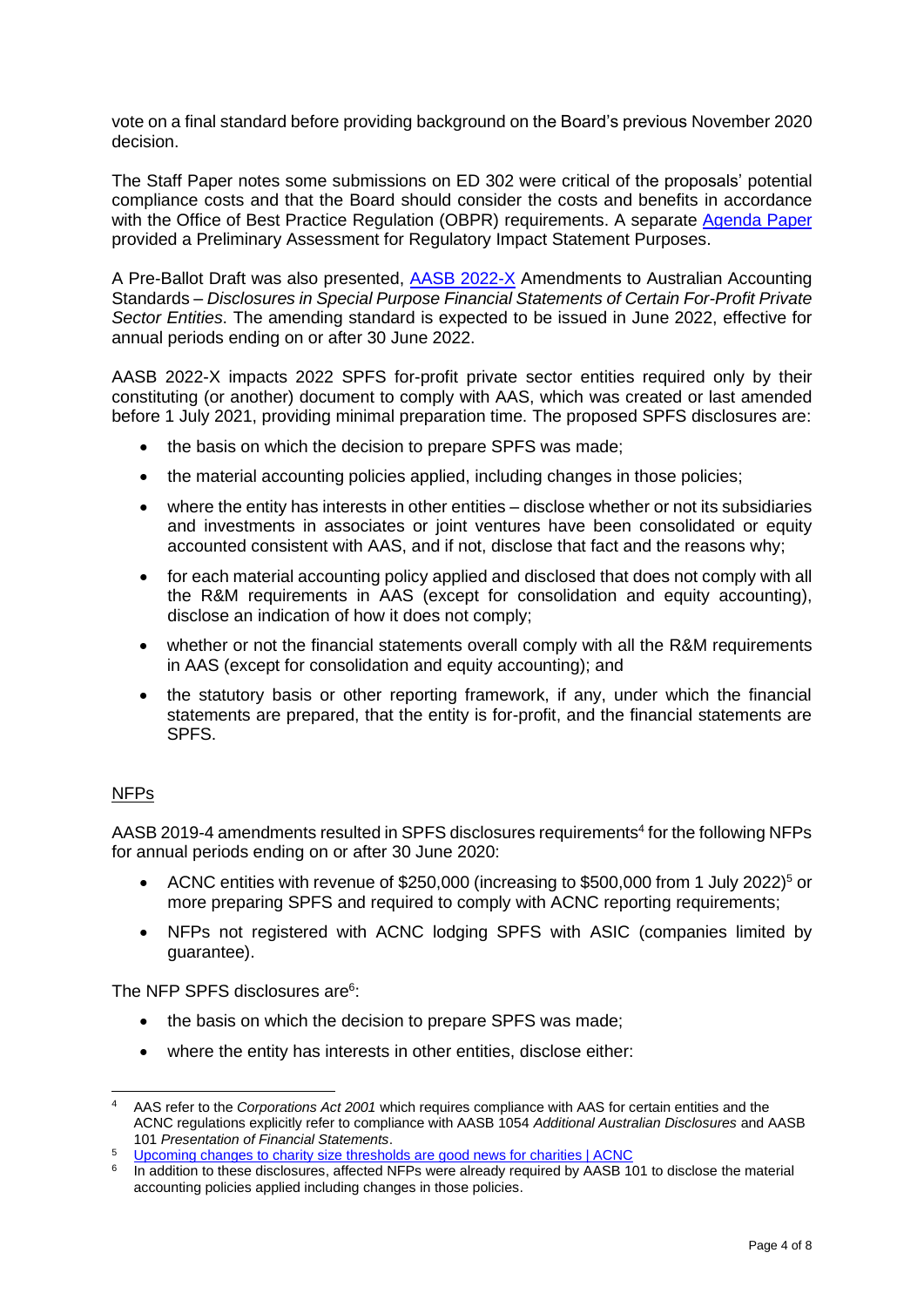- $\circ$  whether or not its subsidiaries and investments in associates or joint ventures have been consolidated or equity accounted consistent with AAS, and if not, disclose that fact and the reasons why; or
- o that the entity has not determined whether its interests in other entities give rise to interests in subsidiaries, associates or joint ventures, provided it is not required by legislation to make such an assessment and has not made such an assessment;
- for each material accounting policy that does not comply with all the R&M requirements in AAS (except for consolidation and equity accounting), detail how it does not comply or if such an assessment has not been made, disclose this fact; and
- whether or not the financial statements overall comply with all the R&M requirements in AAS (except for consolidation and equity accounting) or that such an assessment has not been made.

#### Proposed Changes to APES 205

Table 1 highlights that APES 205's SPFS disclosures overlap with some of the AASB disclosures (as detailed above, the AASB standards require additional disclosures to these):

#### **Table 1:**

| (para 6.1) | APES 205 SPFS Disclosure Requirements AASB SPFS Disclosure Requirements                                                                  |                                                                                                                                                                                                                                                  |
|------------|------------------------------------------------------------------------------------------------------------------------------------------|--------------------------------------------------------------------------------------------------------------------------------------------------------------------------------------------------------------------------------------------------|
| (a)        | that the Financial Statements are Special<br><b>Purpose Financial Statements</b>                                                         | • that the financial statements are SPFS (para 9)<br>AASB 1054)                                                                                                                                                                                  |
| (b)        | the purpose for which the Special Purpose<br>Financial Statements have been prepared                                                     | • statutory basis or other reporting framework, if<br>any, under which the financial statements are<br>prepared (para 8 of AASB 1054)<br>• the basis on which the decision to prepare<br>SPFS was made (para 9A & proposed para 9C<br>AASB 1054) |
| (c)        | the significant accounting policies adopted in<br>the preparation and presentation of the<br><b>Special Purpose Financial Statements</b> | • information about the material accounting<br>policies applied in the SPFS, including<br>information about changes in those policies<br>(proposed para 9C AASB 1054 and para 117<br>AASB 101) <sup>7</sup>                                      |

The historical purpose of paragraph 6.1 of APES 205 is to ensure that in the absence of other requirements (such as AAS) that SPFS have minimum disclosures. However, if the status quo is maintained, entities that are now subject to AASB SPFS disclosures will be subject to substantively similar and duplicative disclosures under APES 205.

To address this issue and to avoid unnecessary duplication, Technical Staff propose to scope out those entities that are required to comply with AASB SPFS requirements from paragraph 6.1 of APES 205 by adding proposed paragraph 6.2 to state that paragraph 6.1 does not apply to SPFS that include disclosures required by AAS for:

• for-profit private sector entities required by their constituting document (or another document) to comply with AAS where the relevant document was created or amended before 1 July 2021; or

<sup>7</sup> Note there is currently alignment between APES 205 and affected NFP entities required under para 117 of AASB 101 to disclose significant policies. However, this will be amended to material accounting policy information as set out in the discussion in Section 3 below.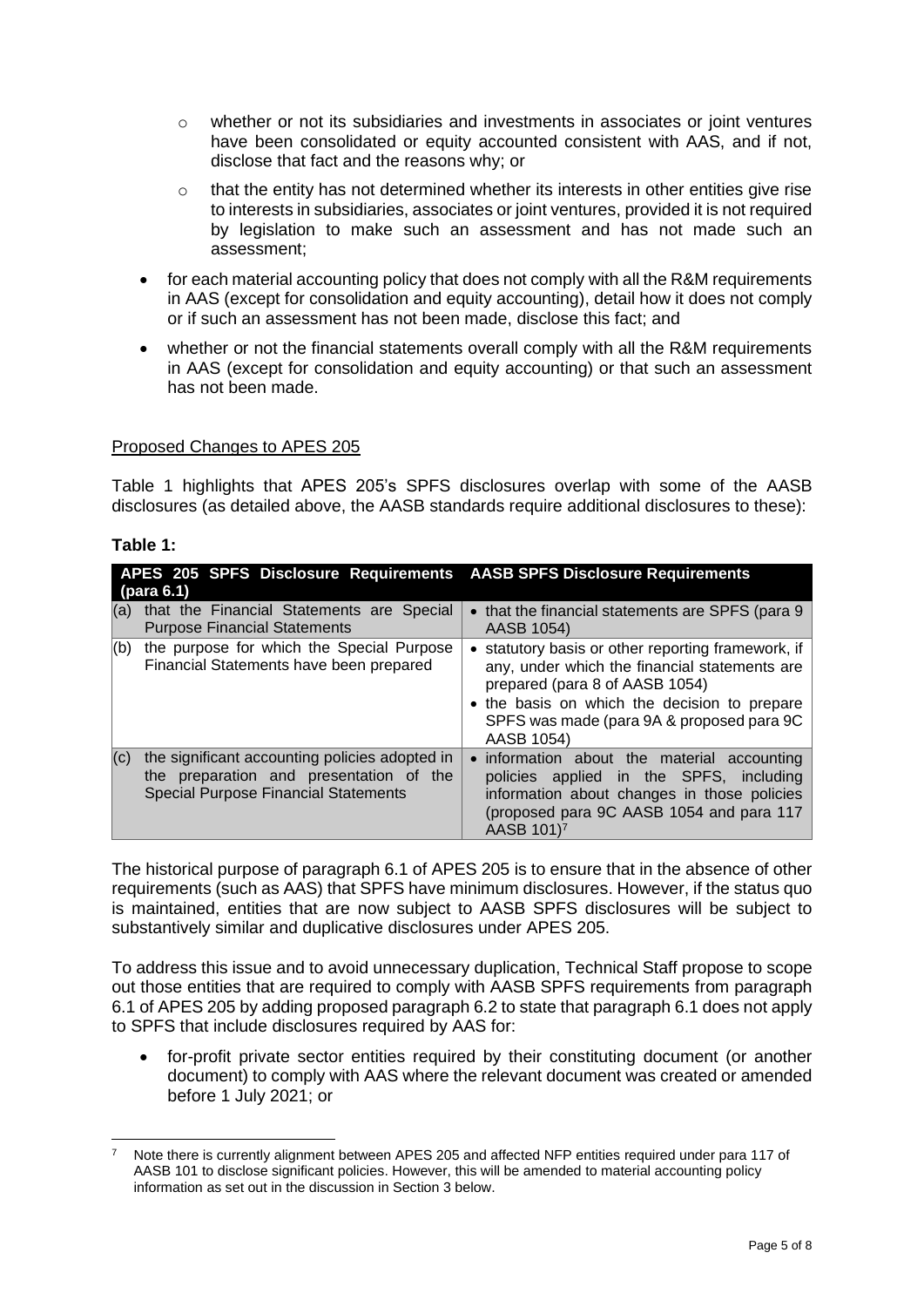• NFPs lodging SPFS with ASIC or the ACNC.

Table 2 lists entities that are not in the scope of the AASB standards, but would continue to be subject to APES 205 to ensure they have minimum SPFS disclosures:

# **Table 2:**

| NFPs not in the scope of AASB 2019-4                                                                      | For-profit entities not in the scope of AASB<br>ED 302                                          |
|-----------------------------------------------------------------------------------------------------------|-------------------------------------------------------------------------------------------------|
| entities with<br>ACNC.<br>revenue<br>than<br>0t<br>less<br>\$250,000 (increasing to \$500,000 from 1 July | Required by legislation to prepare financial<br>statements without reference to compliance with |
| 2022)                                                                                                     | AAS or accounting standards                                                                     |
| <b>ACNC</b><br>entities with revenue<br>\$250,000<br>οf                                                   | Required by constituting document or another                                                    |
| (increasing to $$500,000$ from 1 July 2022) or<br>more that are not required to comply with ACNC          | document to prepare financial statements that<br>comply with accounting standards or generally  |
| reporting requirements                                                                                    | accepted accounting principles or practices                                                     |
| Required by Federal or State/Territory legislation                                                        | Public sector entities preparing SPFS                                                           |
| to prepare financial statements in accordance<br>with AAS or accounting standards that prepare            |                                                                                                 |
| SPFS but not specifically required to comply with                                                         |                                                                                                 |
| AASB 1054 (i.e., incorporated associations, co-                                                           |                                                                                                 |
| operatives and<br>charitable<br>fundraising<br>organisations)                                             |                                                                                                 |
| Other NFPs, including public sector entities not<br>specified above and not required to comply with       | Entities with no legislative requirement,<br>tor<br>example, small proprietary companies.       |
| AASB 1054                                                                                                 |                                                                                                 |

Technical Staff considered whether subparagraphs 6.1(b) and (c) of APES 205 should align with the AASB SPFS disclosure requirements (Table 1). This potential approach would create alignment and consistency between the respective standards and might benefit Members that deal with entities subject to either APES 205 or the AASB SPFS disclosures. However, this would impact all other entities (Table 2) that are only required to comply with APES 205, potentially resulting in additional compliance costs without empirical evidence to suggest that APES 205's existing requirements are deficient.

On balance, Technical Staff do not recommend such amendments. However, we recommend including a Request for Specific Comment within the ED to seek stakeholders' views.

# **3. AASB Standards Change of Terminology from Significant to Material**

The International Accounting Standards Board (IASB) amended certain IFRS Standards following stakeholder feedback to assist entities in making more effective accounting policy disclosures. Before the amendments, entities were required to disclose significant accounting policies, but views varied about what/when it was significant as it was not defined. The IASB also noted some entities did not understand the difference, if any, between 'significant' and 'material' accounting policies. The IASB concluded not to define 'significant' due to potential unintended consequences for other uses of 'significant' in IFRS Standards. Instead, the IASB decided to require entities to disclose material accounting policy information as 'material' is defined in IFRS Standards and well understood.

As a result, the AASB has also recently issued the following amending standards, which make consequential amendments to several AAS:

• Amendments to Australian Accounting Standards – *Disclosure of Accounting Policies and Definition of Accounting Estimates* [\(AASB 2021-2\)](https://aasb.gov.au/admin/file/content105/c9/AASB2021-2_03-21.pdf); and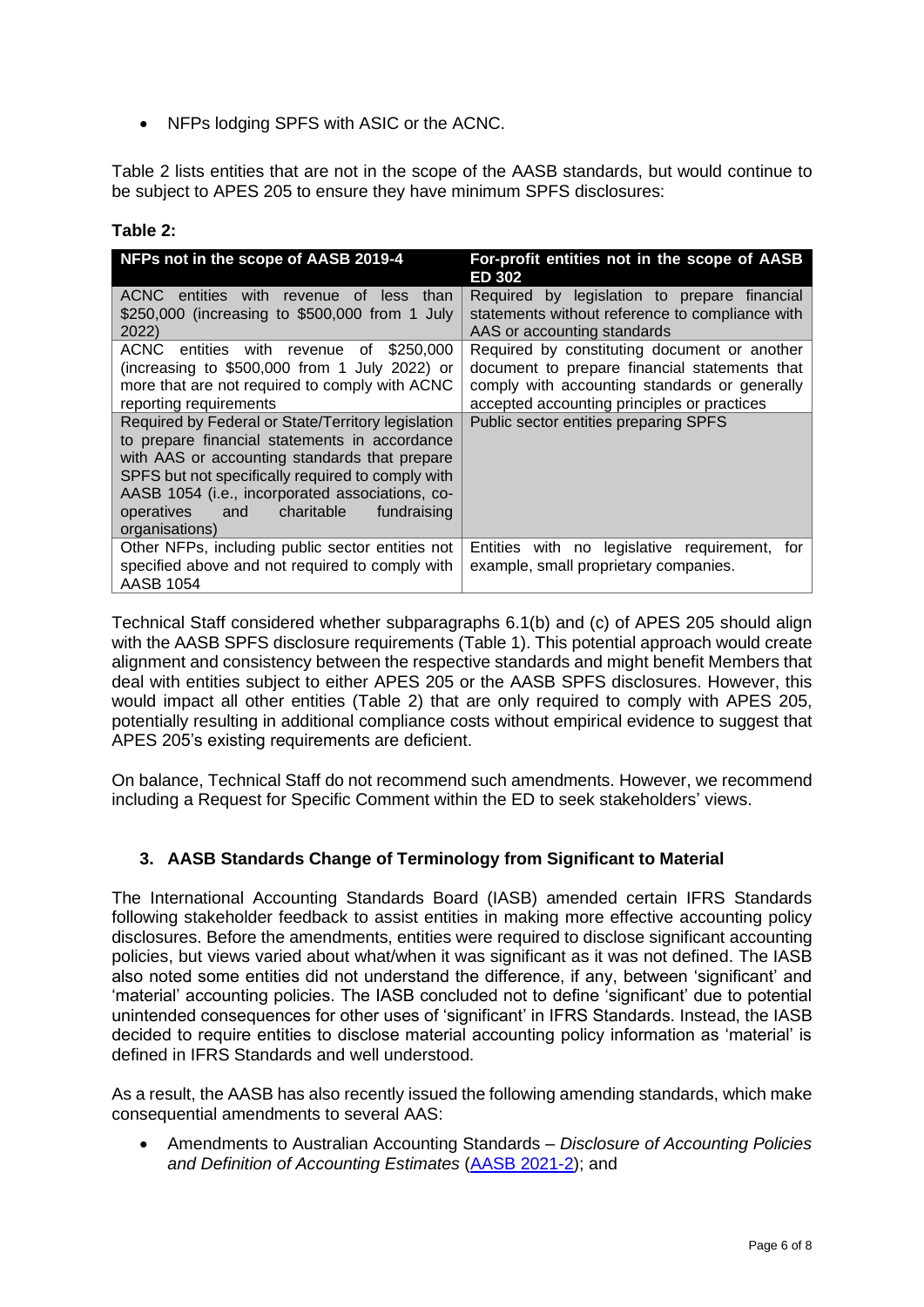• Amendments to Australian Accounting Standards – *Disclosure of Accounting Policies: Tier 2 and Other Australian Accounting Standards* [\(AASB 2021-6\)](https://aasb.gov.au/admin/file/content105/c9/AASB2021-6_12-21.pdf).

At a high-level, these amendments require entities to disclose material accounting policy information instead of significant accounting policies and clarify that information about measurement bases for financial instruments is expected to be material accounting policy information (effective for annual periods beginning on or after 1 January 2023).

Technical Staff considered whether subparagraph 6.1(c) of APES 205 (see Table 1) should be amended to '*material accounting policies*' or '*material accounting policy information*' to align with the AASB's forthcoming changes. This would align APES 205 and the new AASB requirements creating consistency between the respective standards. However, this would impact entities that are only required to comply with APES 205 (Table 2), potentially resulting in additional compliance costs without empirical evidence to suggest that APES 205's existing requirement is deficient.

On balance, Technical Staff do not recommend such amendments. However, we recommend including a Request for Specific Comment within the ED to seek stakeholders' views.

# **4. Liaison with the AASB**

APESB Technical Staff have liaised with AASB Technical Staff on the above AASB developments and proposed amendments to APES 205.

# **5. Proposed APES 205 Exposure Draft**

A proposed Exposure Draft for APES 205 is attached as Agenda Item 10(b) (marked-up). Technical Staff recommend that the ED be released after AASB 2022-X is released for a public comment period of 45 days as the proposed revisions are not substantive and provide Members with sufficient time to consider the changes. Technical Staff anticipate seeking approval of the final standard at the September 2022 Board meeting.

#### **Small and Medium Practices (SMPs)**

Technical Staff believe scoping affected entities out of APES 205 as proposed will benefit SMPs by reducing duplication and the need to apply separate sets of requirements to those entities. Technical Staff are not aware of any other impacts for SMPs at this stage.

#### **Recommendations**

The Board:

- note the update on the AASB's additional disclosure requirements in SPFS, the removal of the reporting entity concept for certain for-profit entities and other related developments; and
- approve the issue of an Exposure Draft on proposed revisions to APES 205, subject to:
	- o the Board's review comments and editorials; and
	- o the AASB issuing the final standard for AASB 2022-X.